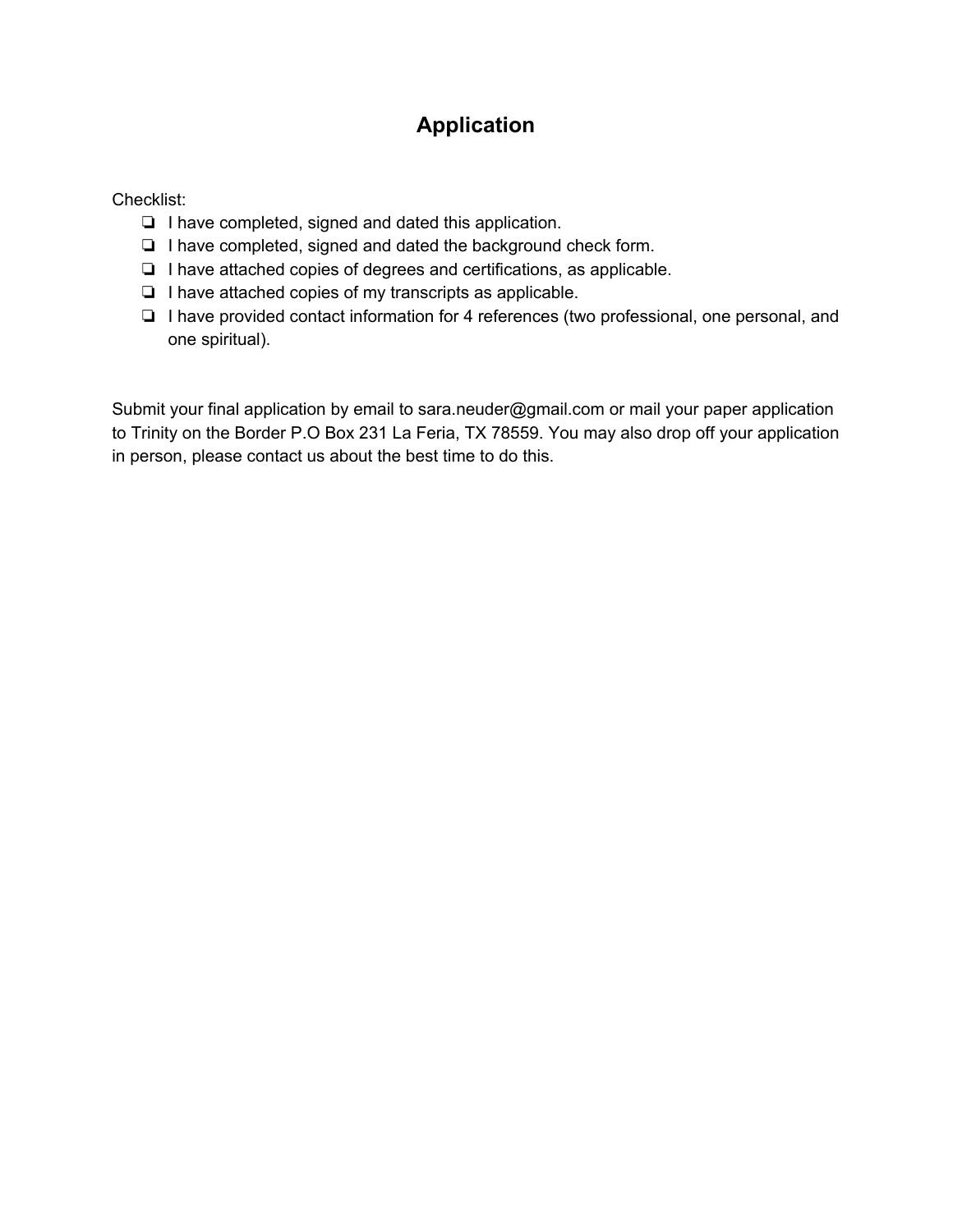**Personal Information**

| Do you speak Spanish?                                                                                                                  | Yes | <b>No</b> |  |  |  |
|----------------------------------------------------------------------------------------------------------------------------------------|-----|-----------|--|--|--|
| Are you comfortable leading a class in singing?                                                                                        | Yes | No        |  |  |  |
| Can you perform all the essential job function(s) of the position(s) for which you are applying<br>with reasonable accommodations? Yes |     | <b>No</b> |  |  |  |
|                                                                                                                                        |     |           |  |  |  |
|                                                                                                                                        |     |           |  |  |  |

**Employment Preference Circle all (if more than one, please rank with 1 being first priority):**

#### Elementary Teacher Classroom Assistant

Section 702 of the Civil Rights Act of 1964 exempts religious organizations from Title VII's prohibition against discrimination in employment on the basis of religion. Applicants who meet the religious requirements shall be provided an equal opportunity to be considered for hire regardless of race, color, national origin, sex, age or the presence of a non-job-related medical condition or *handicap*.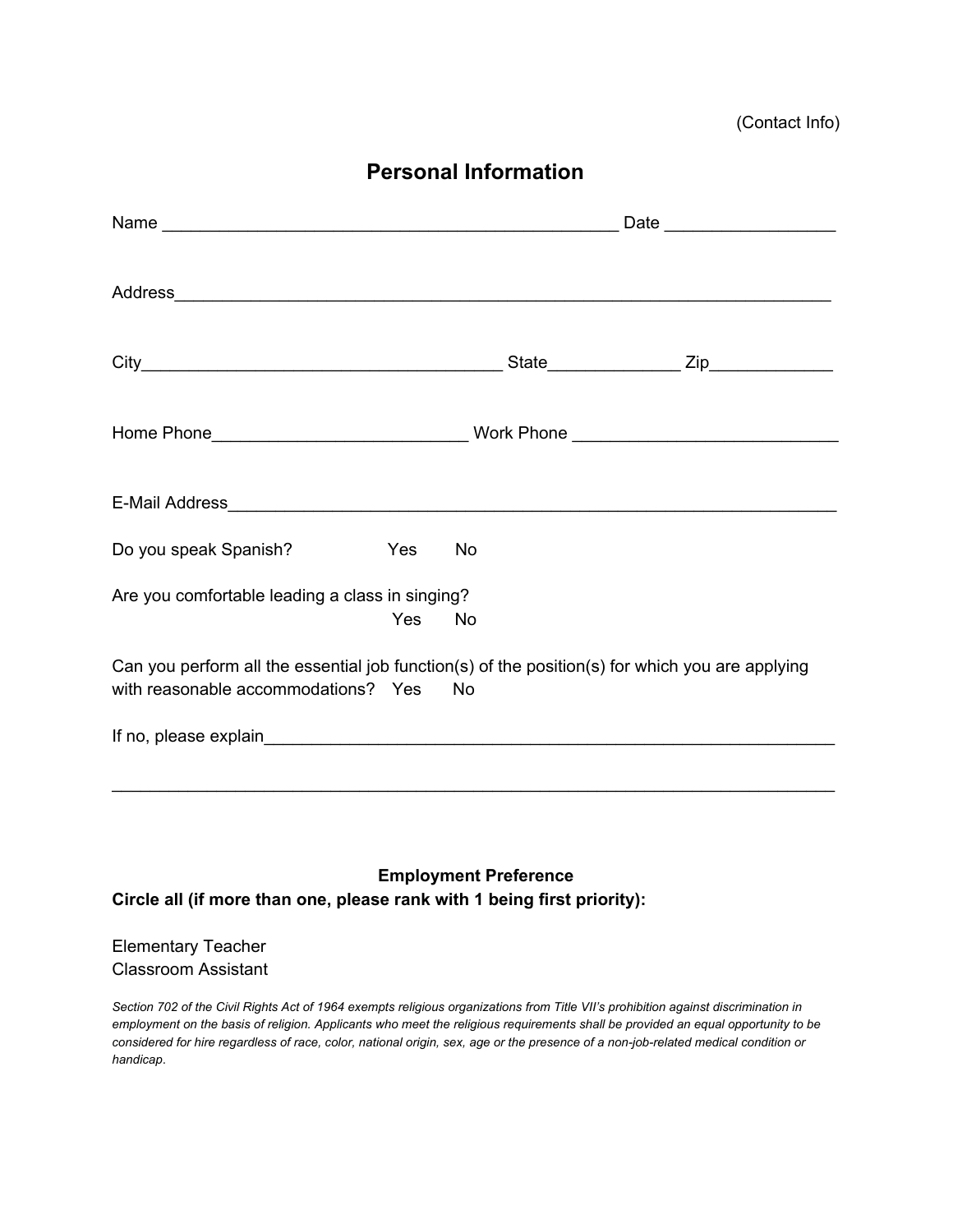## **Education, Certifications, and Employment History**

| <b>SCHOOL</b><br><b>NAME/LOCATION</b> | <b>MAJOR/</b><br><b>MINOR</b> | <b>DEGREE</b> | <b>DATES</b><br><b>ATTENDED</b> | <b>YEAR</b><br><b>GRADUATED</b> | <b>GPA</b> |
|---------------------------------------|-------------------------------|---------------|---------------------------------|---------------------------------|------------|
|                                       |                               |               |                                 |                                 |            |
|                                       |                               |               |                                 |                                 |            |
|                                       |                               |               |                                 |                                 |            |

1) COMPLETE THE FOLLOWING INFORMATION REGARDING YOUR EDUCATION

#### 2) PLEASE LIST ANY RELEVANT CERTIFICATIONS BELOW:

| <b>CERTIFICATION</b> | <b>STATE</b> | <b>DATE</b><br><b>RECEIVED</b> | <b>EXPIRATION</b><br><b>DATE</b> | <b>SUBJECT</b> |
|----------------------|--------------|--------------------------------|----------------------------------|----------------|
|                      |              |                                |                                  |                |
|                      |              |                                |                                  |                |
|                      |              |                                |                                  |                |

#### 3) BEGINNING WITH YOUR CURRENT EMPLOYER, LIST YOUR LAST THREE JOBS:

| <b>BEGINNING /</b><br><b>ENDING</b><br><b>DATES</b> | <b>NAME AND</b><br><b>ADDRESS OF</b><br><b>EMPLOYER</b> | <b>SALARY</b> | <b>POSITION</b> | <b>REASON FOR</b><br><b>LEAVING</b> |
|-----------------------------------------------------|---------------------------------------------------------|---------------|-----------------|-------------------------------------|
|                                                     |                                                         |               |                 |                                     |
|                                                     |                                                         |               |                 |                                     |
|                                                     |                                                         |               |                 |                                     |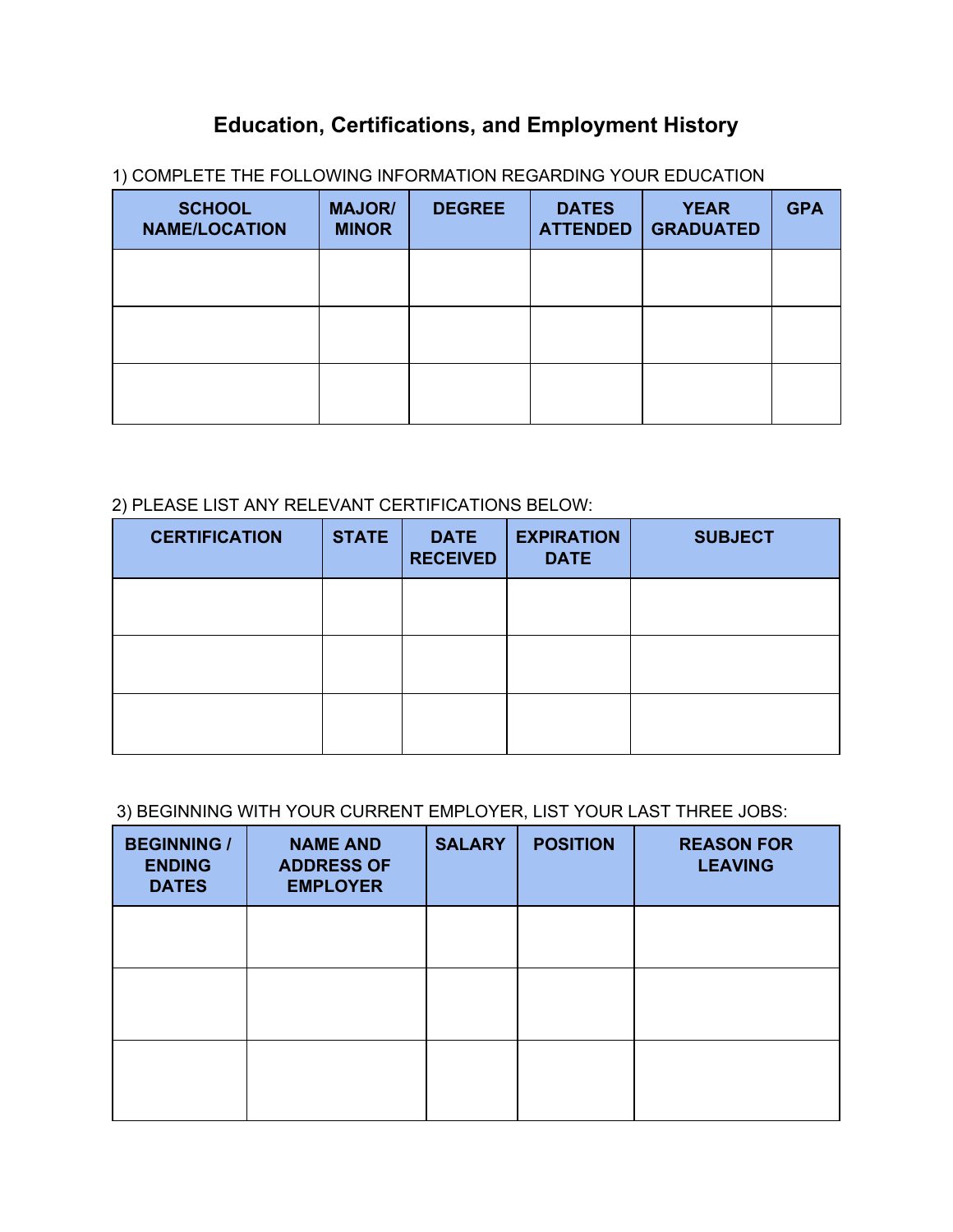## **ESSAY PORTION**

(Attach numbered answers in a separate document.)

#### **Education**

1) Please state your philosophy of education.

2) Describe your personal understanding of Christian education and how you would lead children in the Christian faith in the classroom.

3) What are the qualities of an excellent teacher (or teacher's assistant)?

4) Our school requires a high level of order and structure. How do order and structure look for you in your own life?

5) What are your thoughts about creating and maintaining order in the classroom.

6) How do you function working alongside of others? How do you handle criticism and feedback?

7) Are you comfortable having someone observe you in the classroom and working as a team to implement changes?

8) Are you comfortable making significant changes to your current teaching style to implement this new approach?

#### **Spiritual Maturity**

1) Briefly, describe your history of becoming a Christian. Were you raised in a Christian home, was it something you entered into later in life? Have you been baptized? When/Where?

2) Which church do you attend? How long have you attended? What is your involvement there?

3) What Christian practices are important to you? What role does prayer play in your life?

6) In your opinion, what Christian teachings are crucial or non-negotiable?

7) Please share your beliefs on the following subjects: salvation, the Trinity, the Deity of Christ, the inerrancy of scripture, creation and evolution.

8) Do you believe that you are capable and ready to communicate the Christian faith to others?

#### **Miscellaneous**

- 1) What are your hobbies?
- 2) What books have you read in the past year? Do you have an all time favorite book?
- 3) Tell us something interesting about yourself.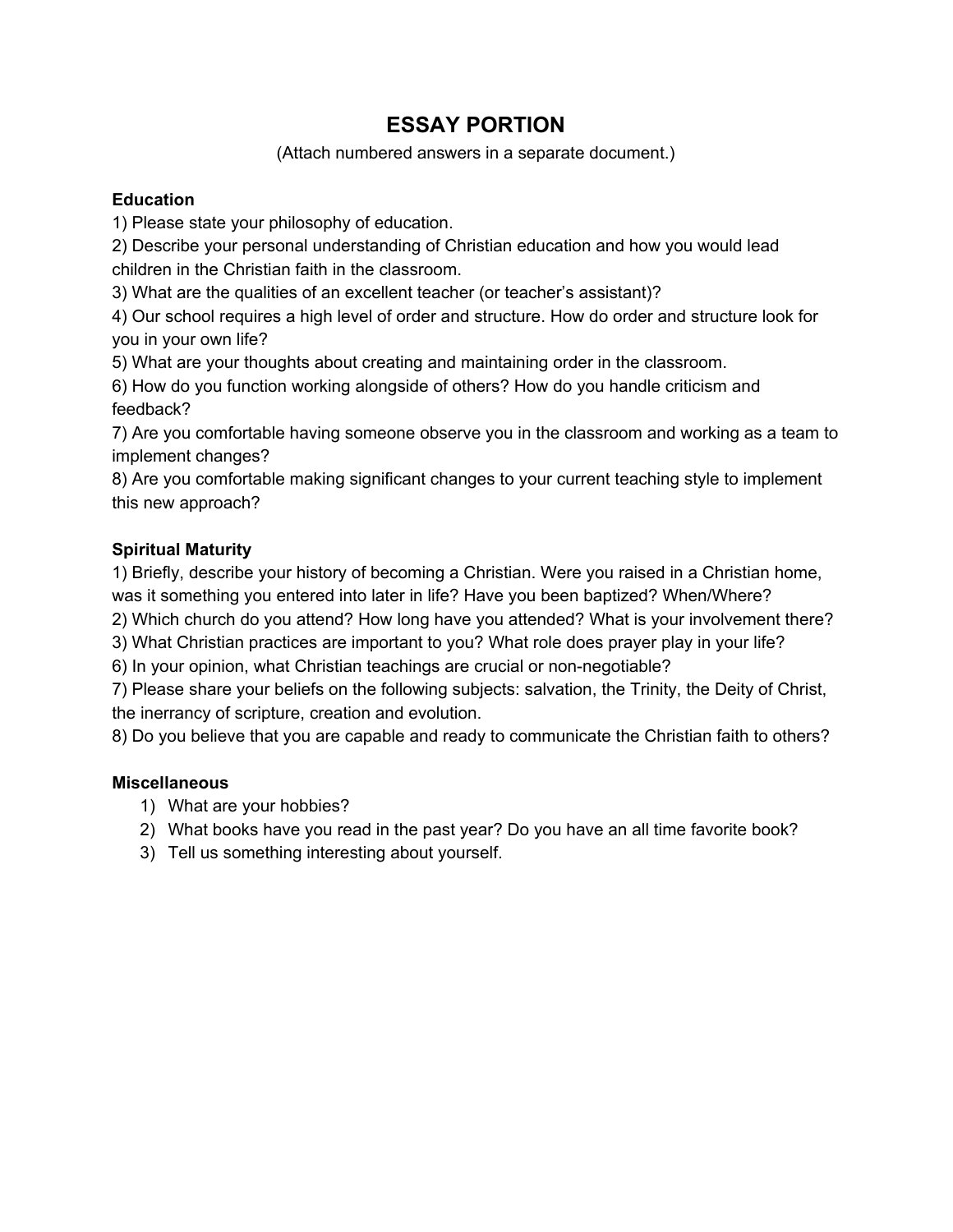# **Background Check Information Form**

| Name (Last, First, Middle) Maiden Name                                                                                                                                                                                                                                                                                                                                                                                       |                  |
|------------------------------------------------------------------------------------------------------------------------------------------------------------------------------------------------------------------------------------------------------------------------------------------------------------------------------------------------------------------------------------------------------------------------------|------------------|
| Date of Birth ____________ Drivers License # __________                                                                                                                                                                                                                                                                                                                                                                      |                  |
| *Please attach a copy of your driver's license.                                                                                                                                                                                                                                                                                                                                                                              |                  |
| Please answer the following with Yes or No:<br>Are you eligible to work in the United States?<br>Yes                                                                                                                                                                                                                                                                                                                         | <b>No</b>        |
| Have you ever been convicted of a criminal offense, other than a minor traffic violation? Yes<br>No                                                                                                                                                                                                                                                                                                                          |                  |
| Does your name appear on any Sex Offender Database in any state or country? Yes                                                                                                                                                                                                                                                                                                                                              | <b>No</b>        |
| Have you ever been accused or charged with a crime or incident involving a child, the elderly or<br>the disabled? Yes<br><b>No</b>                                                                                                                                                                                                                                                                                           |                  |
| Have you ever struggled with any sin involving a child, the elderly or the disabled? Yes                                                                                                                                                                                                                                                                                                                                     | <b>No</b>        |
| Have you ever been charged with a crime or misconduct at your workplace?                                                                                                                                                                                                                                                                                                                                                     | <b>No</b><br>Yes |
| Have you ever been accused of improper conduct by an employer or as a volunteer for any<br>reason?<br>Yes<br>No                                                                                                                                                                                                                                                                                                              |                  |
| Is there any other information regarding your past that is relevant to your involvement with The<br>Trinity School, including but not limited to a child, the elderly, the disabled, or ministry in general<br>we should know?<br>Yes<br><b>No</b>                                                                                                                                                                           |                  |
| If you answered "Yes" to any of the questions above, please provide a written explanation on a<br>separate sheet of paper and attach it to this form. Please be prepared to discuss your answers.<br>By signing below I agree to immediately inform The Trinity School of any subsequent<br>information, including any accusations, convictions or other occurrences that relate to the areas<br>of inquiry set forth above. |                  |

| <b>SIGNATURE</b> |  |
|------------------|--|
|                  |  |

 $\mathcal{L}_\text{max}$  . The set of the set of the set of the set of the set of the set of the set of the set of the set of the set of the set of the set of the set of the set of the set of the set of the set of the set of the set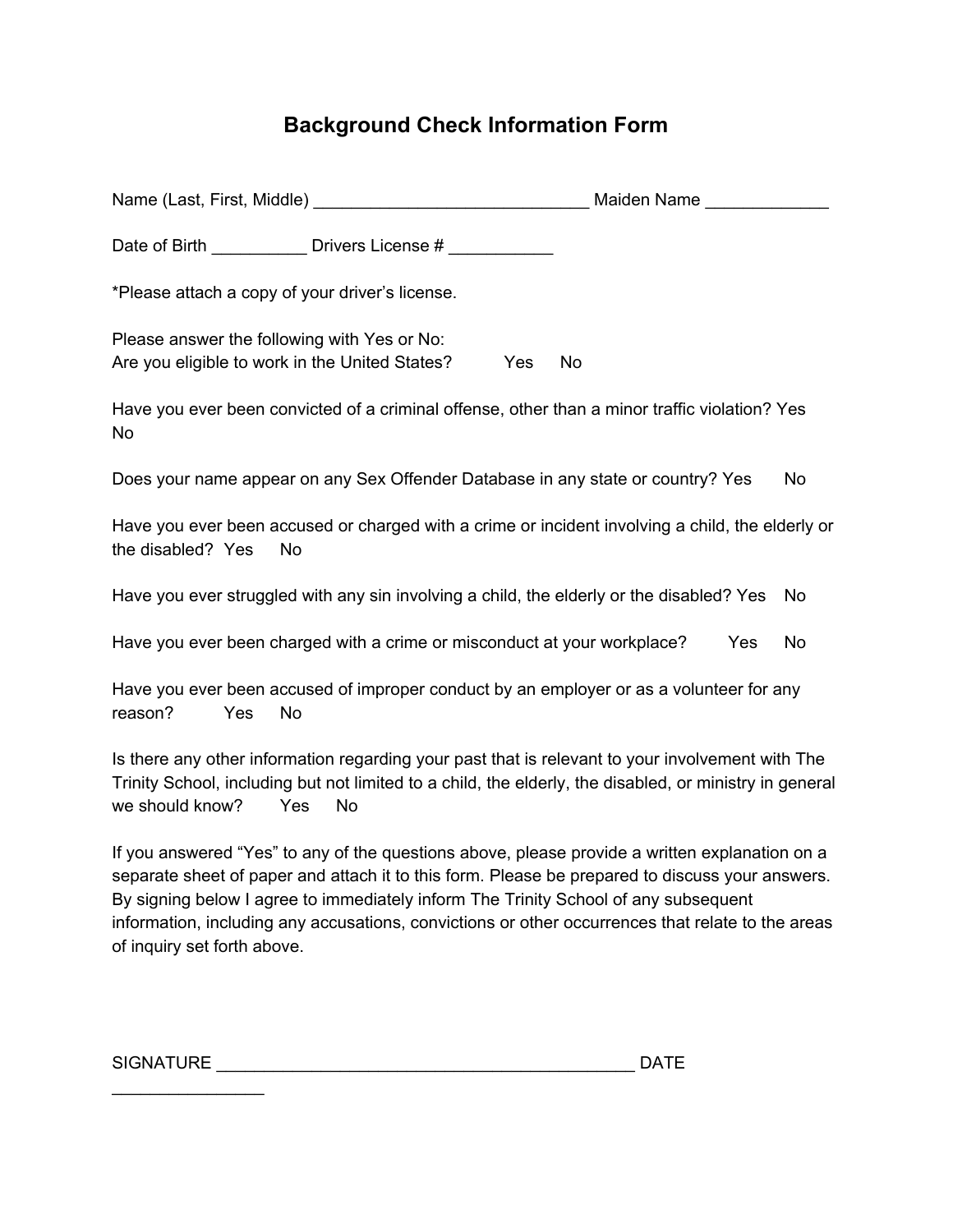| <b>References</b> |  |
|-------------------|--|
|                   |  |
|                   |  |
|                   |  |
|                   |  |
|                   |  |
|                   |  |
|                   |  |
|                   |  |
|                   |  |
|                   |  |
|                   |  |
|                   |  |
|                   |  |
|                   |  |
|                   |  |
|                   |  |